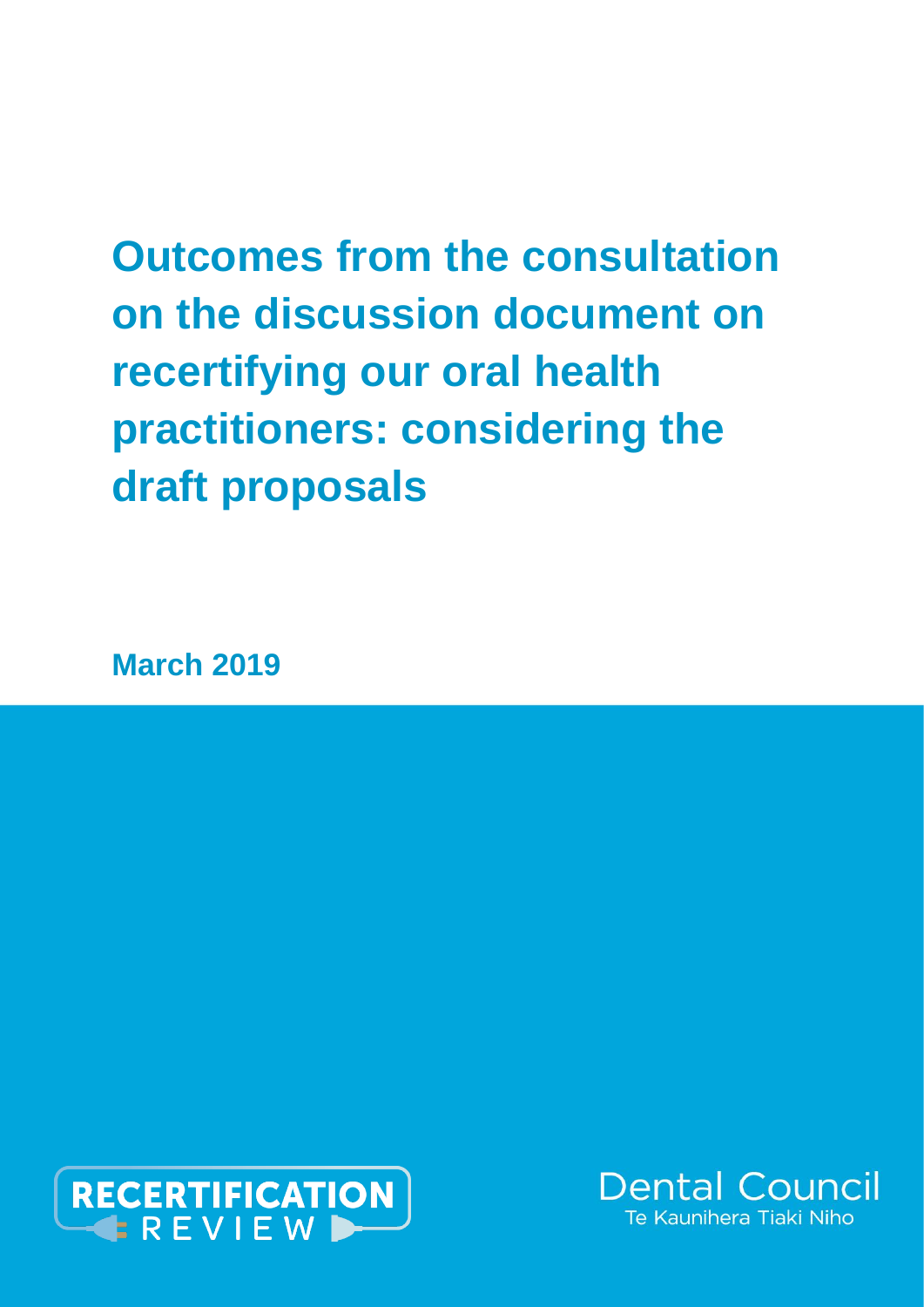# **Table of contents**

| Responses to area three proposal – addressing health-related competence decline                  |
|--------------------------------------------------------------------------------------------------|
|                                                                                                  |
| Responses to area four proposals - addressing recurring non-compliant practitioner behaviours  8 |
|                                                                                                  |
|                                                                                                  |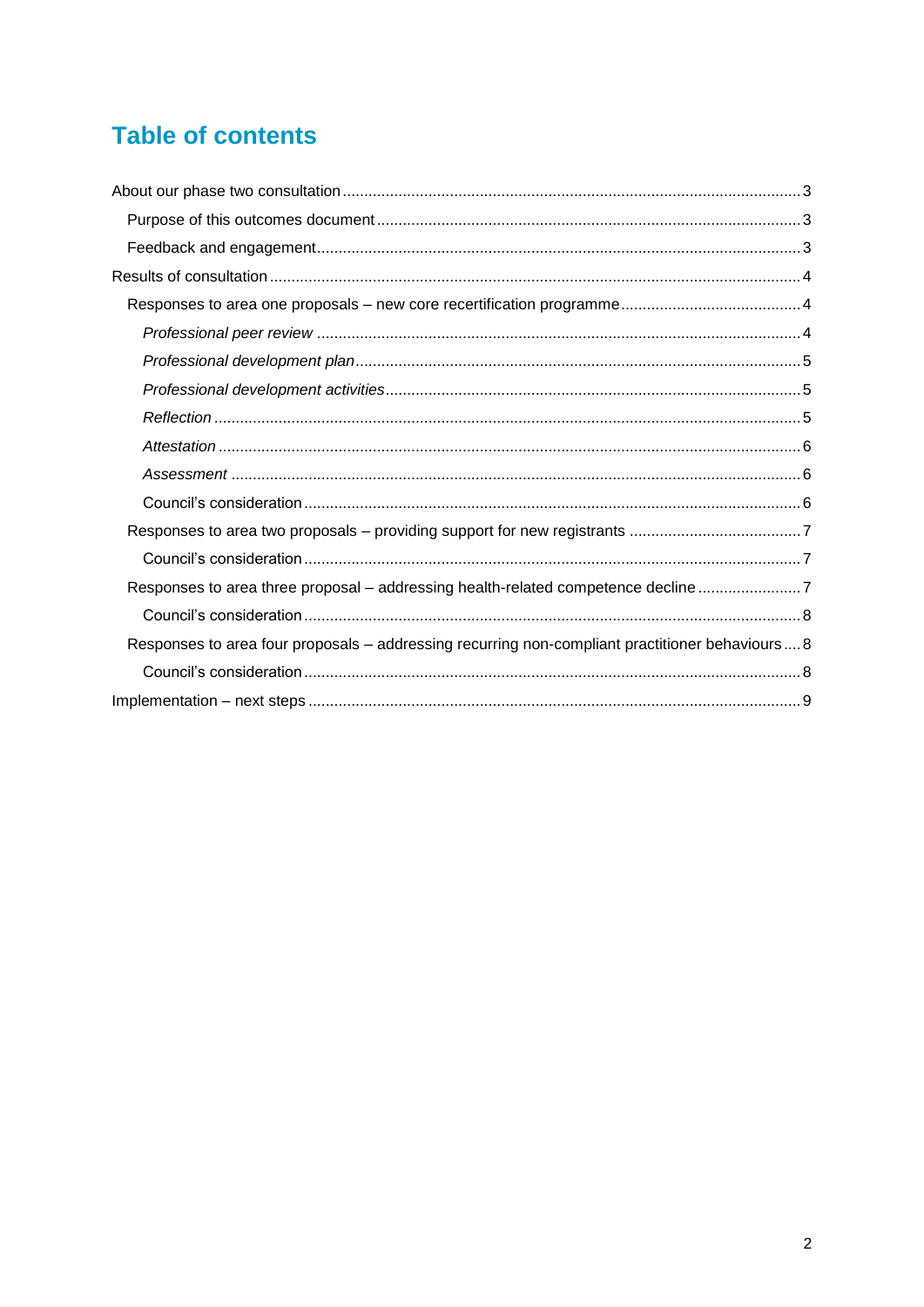## <span id="page-2-0"></span>**About our phase two consultation**

On 13 August 2018, Council issued a [discussion document](https://www.dcnz.org.nz/assets/Uploads/Recertification-phase-2/FINAL-phase-two-discussion-document.pdf) seeking feedback from practitioners and stakeholders about our proposals to improve the approach to recertification. The proposals in the discussion document were used to obtain practitioner and stakeholder views on whether and how Council could achieve those improvements.

The consultation, which included 11 forums, 2 webinars and an online survey, closed on 26 October 2018.

Council want to thank everyone who participated in our phase two consultation. Council especially acknowledge everyone who took time out of their busy schedules to attend the forums, who connected with us through the webinars and who shared their views about our proposals through their submissions.

Your input has been invaluable, and it has, and will continue to inform and guide the decisions Council makes to improve our approach to recertification.

### <span id="page-2-1"></span>Purpose of this outcomes document

The outcomes document provides a summary of the main themes which emerged from the submissions received and conversations Council had with practitioners and stakeholders during the phase two consultation. These main themes have been organised under the four areas which were set out in the discussion document. These were:

- area one introducing an improved core recertification programme
- area two -providing support for new registrants
- area three addressing health-related competence decline
- area four addressing recurring non-compliant behaviour.

#### <span id="page-2-2"></span>Feedback and engagement

Council is pleased to say there was an unprecedented level of engagement in the recertification forums and webinars and volume of submissions received during the phase two consultation. Approximately 650 people participated in the forums and webinars and Council received and considered 398<sup>1</sup> [submissions.](https://www.dcnz.org.nz/resources-and-publications/publications/closed-consultations/recertification-phase-2-submissions/)

The percentage of individual submission responses by profession was:

- 9.2% of dentists and dental specialists
- 3.87% of oral health therapists
- 3.94% of dental therapists

-

- 1.89% of dental hygienists and orthodontic auxiliaries
- 12.04% of dental technicians and clinical dental technicians.

The submissions and comments made by stakeholders are vital to informing Council in its decision making. Council has considered all feedback provided and has agreed 'in principle' to the four areas set out in the discussion document—but with refinements based on the submissions received.

<sup>1</sup> Please note this number differs from the number referred to in our December 2018 newsletter.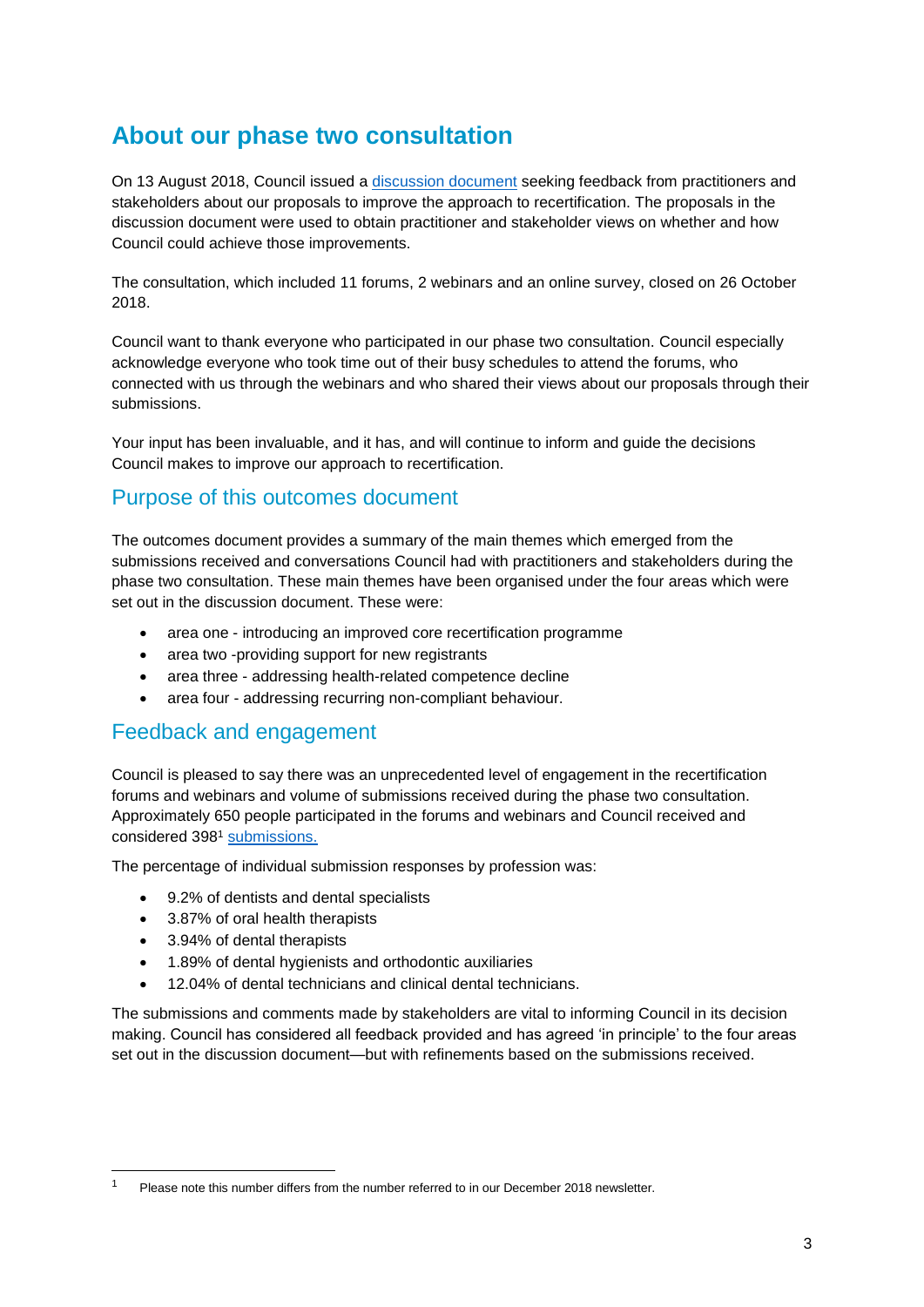# <span id="page-3-0"></span>**Results of consultation**

Council received a wide range of comments on all four areas of the discussion document. No viable additional areas or alternative approaches were proposed by respondents—although Council specifically noted the feedback on maintaining the status quo and building on our existing practice audit process.

Council also noted respondents who supported the proposals did not provide detailed comments on the merit of the proposals or their reasons for supporting them<sup>2</sup>—other than to indicate support. In contrast, respondents concerned with or not supportive of the proposals used the comment boxes more frequently to say more about their concerns and issues. These comments have been of value.

As a result of Council's consideration of all the feedback, we agreed in principle to go ahead with the four proposals. Council also noted, more work was required to develop the operational framework and refine some of the proposals, based on submission feedback received, before the final details of the new framework would be communicated and introduced.

The secretariat staff have been asked to refine the proposals, those refinements will seek to address the main issues and concerns expressed by respondents.

The following details the key themes of feedback received on the four proposals, and Council's consideration of the feedback.

#### <span id="page-3-1"></span>Responses to area one proposals – new core recertification programme

The discussion document contained six questions on the area one proposals for a new core recertification programme. The proposals centred around an annual cycle comprising the following core components:

- professional peer review
- a professional development plan (PDP)
- professional development activities (PDA)
- reflection
- peer attestation
- assessment.

Council received mixed responses on the core components of the area one proposals ranging from support to no support. The three most prevalent themes which emerged from comments on the area one proposals were about:

- retention of the status quo
- needing further research and evidence supporting the proposed changes
- assurance the proposals would not adversely affect compliant and competent practitioners.

#### <span id="page-3-2"></span>*Professional peer review*

-

Respondents who supported the proposals about professional peer review thought it:

- provided a level of peer accountability
- enhanced collegial relationships

<sup>&</sup>lt;sup>2</sup> This observation also applies to the discussions that took place between Council and participants in the recertification forums and webinars.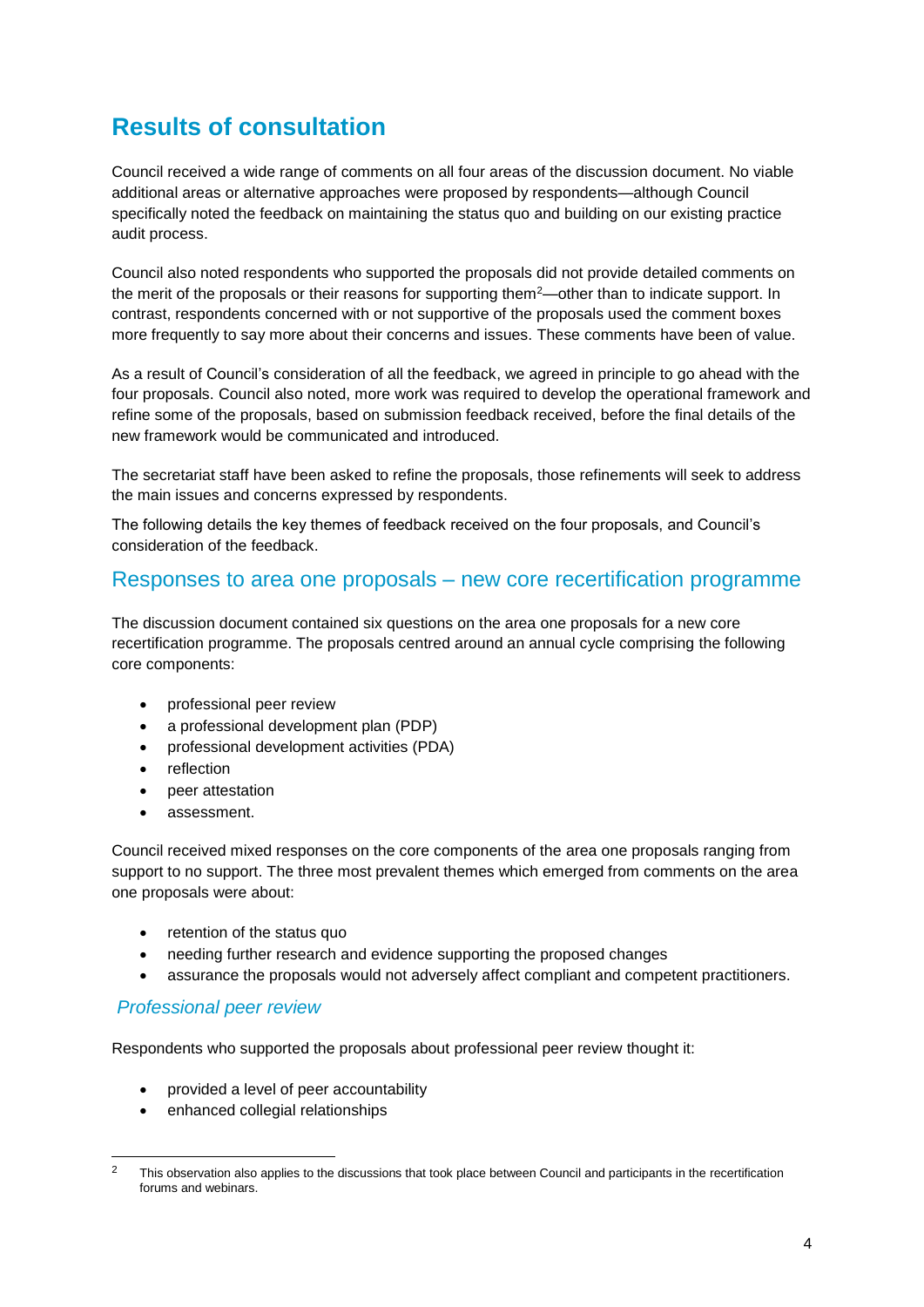• addressed practitioner isolation and lack of insight.

#### Other respondents:

- had questions about the professional peer's roles and responsibilities as well as where and how to identify and engage with a professional peer
- emphasised the value of existing peer relationship-type activities and the impact the proposals may have on these activities
- focused on the importance of maintaining professional peer relationships where there is tension or conflict between practitioners.

#### <span id="page-4-0"></span>*Professional development plan*

On the proposals about a PDP, some respondents liked:

- having objectives to work towards
- the ability to proactively identify and plan activities to address areas of improvement.

Other respondents:

- highlighted the importance of having a flexible PDP so practitioners could respond to a new, or plan for long-term learning opportunities
- emphasised the need for an easy documentation and records process
- wanted a process that ensured quality engagement and input from a professional peer.

#### <span id="page-4-1"></span>*Professional development activities*

Respondents expressed two prevalent views about PDAs. First, that the current CPD requirements worked for most practitioners and respondents. Second, that by itself, completing CPD hours was not a relevant measurement of competence.

Some respondents:

- supported the proposal to broaden the types of activities that could be considered PDAs
- considered the proposals to be an appropriate next step for improving the quality of professional development requirements
- thought the proposals about PDAs asked too much of practitioners.

Other respondents were concerned about their ability to participate in PDAs. They wanted:

- access to a wider variety of PDAs—with greater relevancy to a practitioner's scope of practice
- access to more affordable PDAs
- assurance of flexibility in meeting the PDA requirements due to the impact of life events such as maternity/parental leave and illness.

#### <span id="page-4-2"></span>*Reflection*

Some respondents were supportive of and saw the value of engaging in written reflection. Other respondents:

- asked for more information about its purpose, function and likelihood of improving practitioner competence
- sought assurance reflection would be relatively easy to incorporate into their ongoing professional development activities.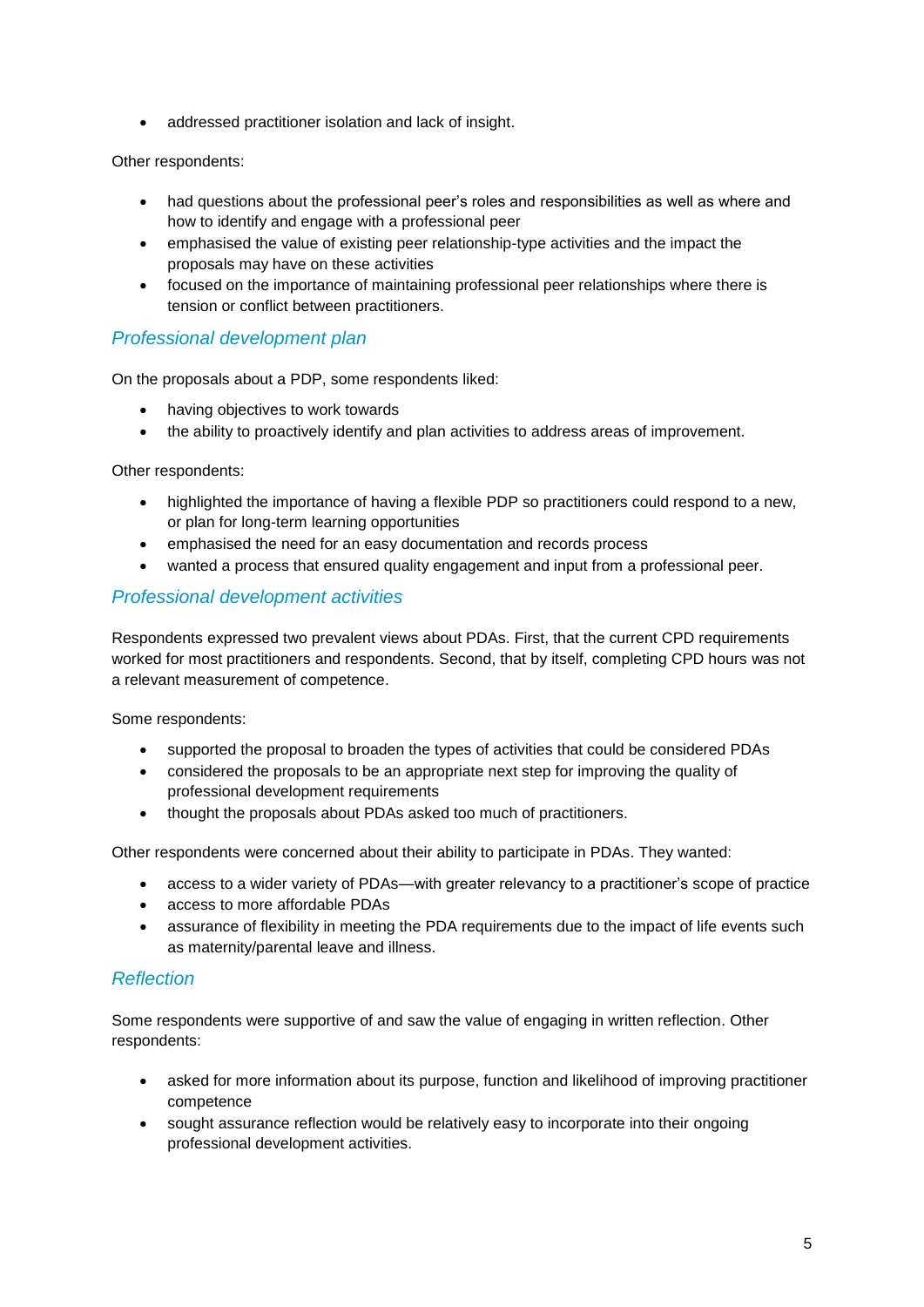#### <span id="page-5-0"></span>*Attestation*

On the proposals for attestation, respondents:

- sought clarification about the proposal's likely legal implications and professional responsibilities for practitioners—whether providing or receiving a written attestation
- identified the need to have appropriate support systems in place in case of breakdowns in collegial relationships.

#### <span id="page-5-1"></span>*Assessment*

On the proposals about assessments, some respondents sought evidence about the validity and effectiveness of it as a tool to measure competence.

Other respondents:

- advocated for a process that recognised some practitioners had skills that favoured formative rather than summative assessment models
- recognised the value of an assessment on Council's Standards Framework
- advocated for clinical practice observation as a valid alternative to assessment.

#### <span id="page-5-2"></span>Council's consideration

After careful consideration of the feedback, Council have decided to proceed with some area one proposals—subject to refinements required as a result of the feedback received. Council acknowledges that further work is required to ensure clarity and consistent application of the components of a new core recertification programme.

The refinements to be worked up relate to:

- clearly defining or describing aspects of the core components
- developing guidance documents and templates to assist practitioners to meet the requirements of a new core recertification programme
- addressing procedural questions about how the proposals will be implemented in practice.

In reaching its decision about the area one proposals, Council acknowledges that many of the concerns raised by respondents were due to a lack of detailed information about how the proposals would work in practice. Council always envisaged these details emerging as a result of the work to operationalise the proposals. However, Council recognises that respondents wanted more details about what the proposals would mean for practitioners in practical terms.

Council also acknowledge that our use of overly legalistic terminology may have led to confusion about our proposals for attestation. The submissions showed that many respondents believed Council were asking practitioners to verify the competence of another practitioner.

Council want to reassure all this was not our intent. Council wants to encourage collegial relationships, discussion around the information contained in another practitioner's PDP, as well as periodic engagement in discussions and review of practitioners' professional development activities. Clarifying our intent and the requirements for practitioners will be one of the key focus areas in refining and operationalising the area one proposals.

The refinements to area one will aim to strike a reasonable balance between what Council need to be assured of our practitioners' competence and the tasks our practitioners will be required to do to recertify every year.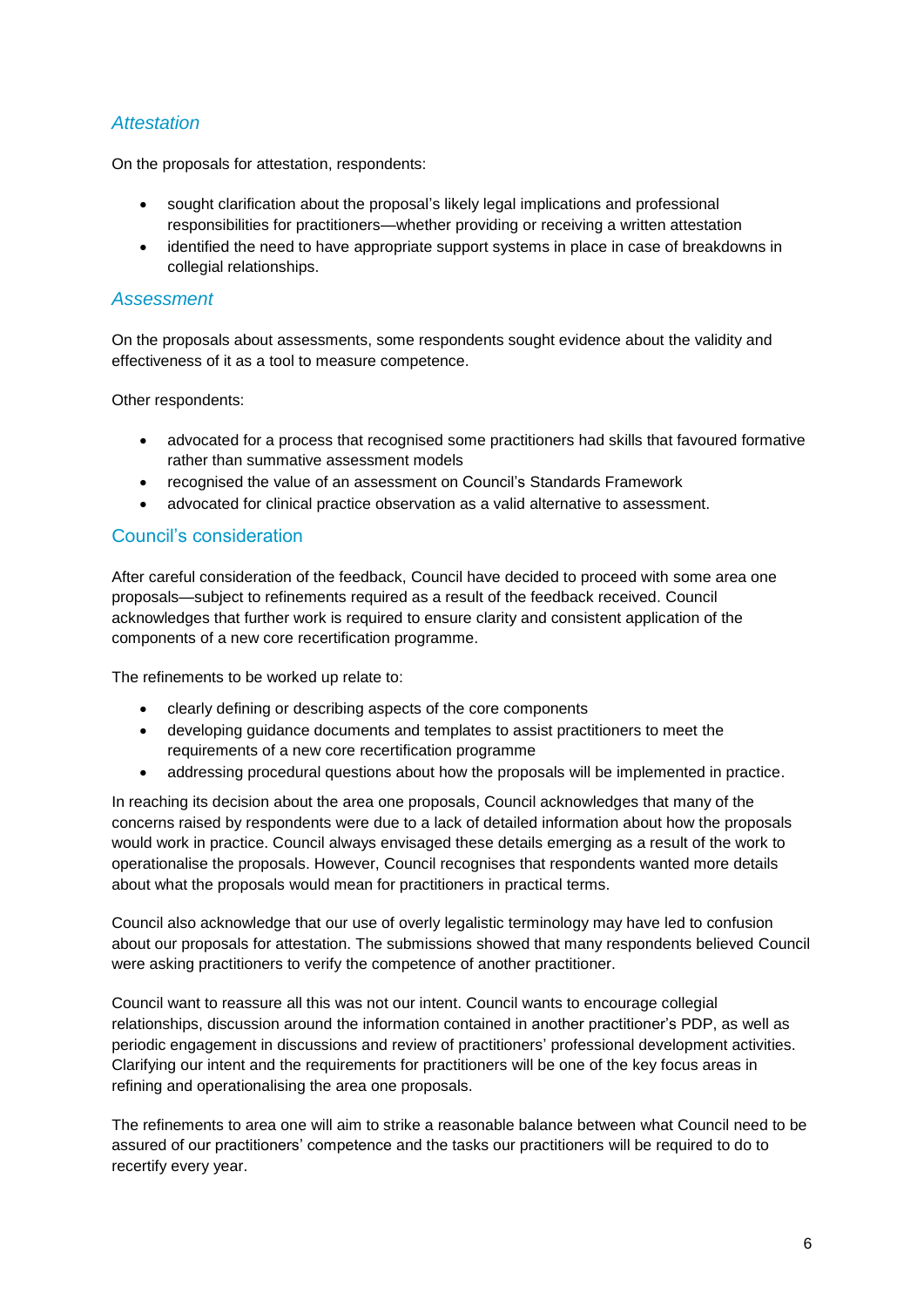## <span id="page-6-0"></span>Responses to area two proposals – providing support for new registrants

The discussion document had five questions<sup>3</sup> relating to the area two proposals. The proposals were based on two core components:

- mandatory two-year mentoring programme for all new registrants<sup>4</sup>
- focus on core subjects or areas to assist a new registrant's transition into the workplace in New Zealand for the first time.

Respondents were generally accepting of the proposal that mentorship is a valuable way to support new registrants. As a result, there was also general agreement in principle for the area two proposals.

Some respondents wanted:

- more details about how the proposals would work in practice, including potential costs and how these would be met
- to ensure sector capacity, capability and quality assurance to fulfil the mentoring role.

Other respondents:

- wanted greater flexibility in the duration of the mentoring relationship, recognising some new registrants may need more or less support than other new registrants
- identified an opportunity for professional associations, colleges or specialist interest groups to administer and deliver mentoring programmes for new registrants
- identified an opportunity for more information to be incorporated into undergraduate (or other tertiary) courses to enable new registrants to make a smoother transition into the workplace.

#### <span id="page-6-1"></span>Council's consideration

-

After careful consideration of the feedback, Council has decided to undertake further work on the detail of the area two proposals.

Council will further explore the practical implementation and long-term sustainability of mentoring support for new registrants. The mentoring model must allow flexibility and responsiveness to the individual needs of each new registrant.

## <span id="page-6-2"></span>Responses to area three proposal – addressing health-related competence decline

The discussion document had three open-ended questions (15-17) relating to the area three proposal. The specific proposal was that every practitioner, over 40 years of age, prove their vision is adequate to perform the tasks associated with their practise of dentistry.

Council received mixed views about the value or appropriateness of only requiring practitioners over 40 years to have an eye examination every two years.

 $3$  Like area one, Council used a combination of open and closed questions (10-14) to obtain views about the area two proposals from respondents. Question nine and ten were open and questions 11-13 were closed, but the latter also included a commentary box inviting qualitative feedback from respondents.

<sup>4</sup> The term "new registrants" applies to all New Zealand oral health graduates. All overseas-trained oral health practitioners—regardless of how long they have practised in other jurisdictions prior to registration in New Zealand—are also included in the term "new registrants".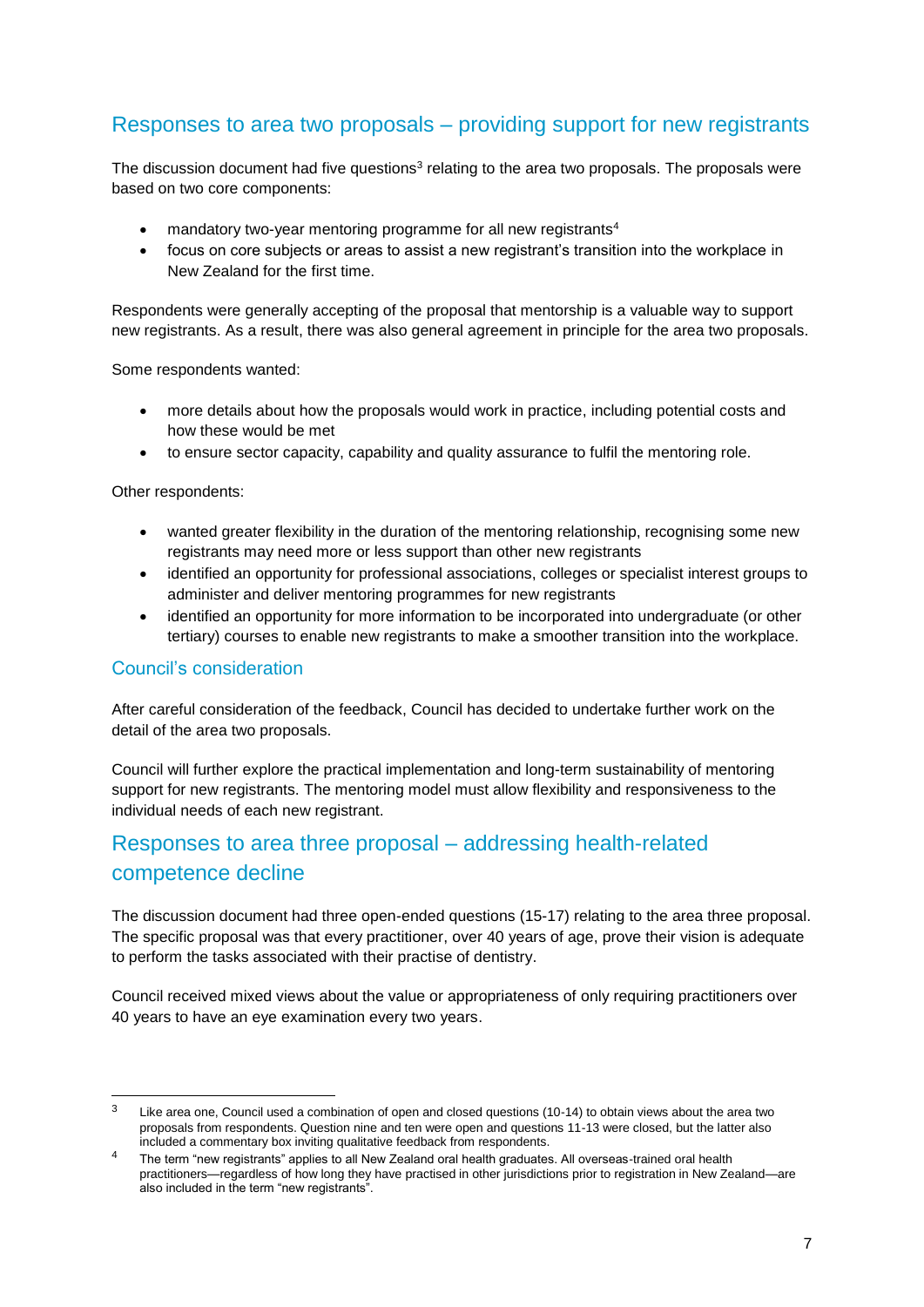Some respondents recognised the need to identify and address other health-related competence decline issues. Other respondents sought:

- further evidence that poor vision was a contributing factor in competence cases
- more details about the testing regime for the proposal.

#### <span id="page-7-0"></span>Council's consideration

Council considered the feedback provided on the proposal regarding eye testing. In its discussions on area three, Council noted there did not appear to be strong resistance to the proposal. However, Council did note comments about the necessity for an eye examination at registration and the age at which the provision of evidence of an eye examination should be mandatory.

To this extent, Council also reconsidered advice received from the New Zealand Association of Optometrists and reviewed information from the Royal Australian and New Zealand College of Ophthalmologists (RANZO) and the Optometrists and Dispensing Opticians Board. RANZO suggested that regular eye checks be scheduled from 40 years for people with a family history of glaucoma and 50 years for people with no family history of glaucoma.

Having taken on board the feedback, Council determined to amend the area three proposal to:

- include a mandatory question in the APC renewal application form that specifically relates to eye health
- require evidence of an eye examination for all practitioners aged 50 years and older.

## <span id="page-7-1"></span>Responses to area four proposals – addressing recurring non-compliant practitioner behaviours

The discussion document had three open-ended questions (18-20) relating to the area four proposals. The specific proposals to address recurring non-compliant practitioner behaviours required:

- recurring non-compliant practitioners to participate in an individual recertification programme
- practitioners with multiple complaints or notification to undertake additional assessments to determine their potential risk to the public.

Respondents were generally supportive of Council's intent to increase requirements for recurring noncompliant practitioners.

Respondents:

- sought more details about how the proposals would be implemented
- recognised a practitioner could be compliant—but not necessarily competent
- identified a range of regulatory responses to manage recurrent non-compliers, including adopting a supportive approach, to stopping the practitioner from practising.

#### <span id="page-7-2"></span>Council's consideration

The responses to area four indicated significant support in principle for the proposals.

Given the high level of support, Council have decided to proceed with the next stage of development of the proposals for area four.